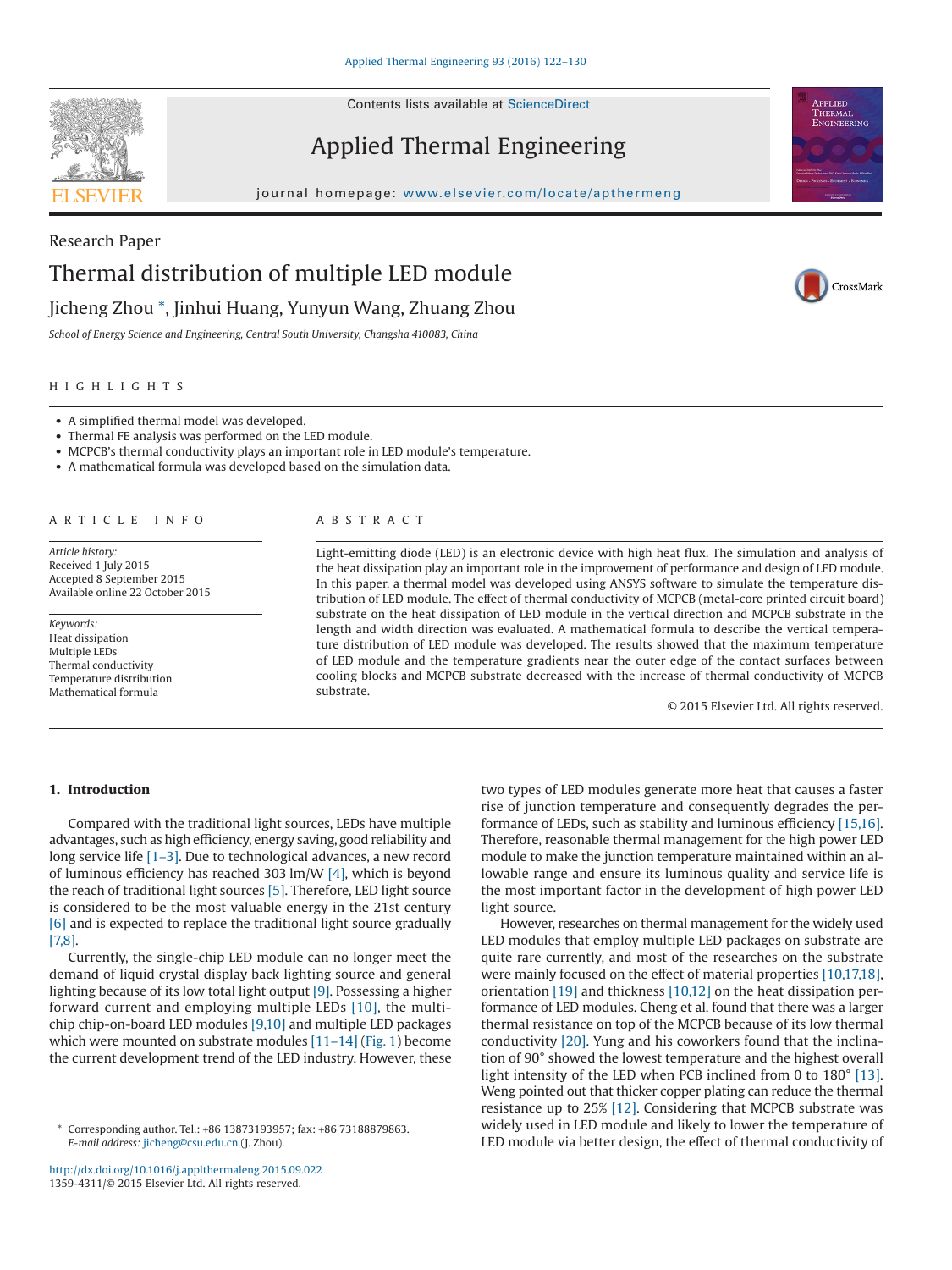<span id="page-1-0"></span>

Fig. 1. Exploded view of a multiple LEDs lamp (omitting the front and rear end cover).

MCPCB substrate on the heat dissipation performance of LED module was studied using finite element analysis in this paper. Moreover, a mathematical formula to describe the vertical temperature distribution of the LED module was developed and validated.

### **2. Finite element model of the LED module**

The majority of the heat generated by LED chips dissipates through the back of the chips to the heat sink by heat conduction, and then dissipates to the ambient environment by convection and radiation [\[21\].](#page--1-13) Moreover, the prototype of the high power LED module studied is complicated, and some of the components have a small effect on temperature distribution according to previous literature researches [\[21,22\].](#page--1-13) Furthermore, three identical modules are strung together to form the LED lamp (Fig. 1). Thus, referring to the one-dimensional heat transfer model developed in [\[8,23\],](#page--1-14) a single module simplified model with the vertical thermal path was built, which consisted of the LED chip, die attach, cooling block, MCPCB substrate, thermal paste and heat sink from top to bottom, respectively, as shown in Fig. 2. The solder paste that was used to connect the cooling block and the MCPCB substrate was ignored due to its extremely thin thickness. The LEDs were arranged as a  $3 \times 10$  array on MCPCB substrate, which is shown in Fig. 3. The three rows of LEDs were named as A, B and C, respectively, and each row of the LEDs was ordered from 1# to 10# from left to right. The central interval between two adjacent LEDs in two adjacent rows is 20 mm, and that in a row is 23 mm. The input power of each LED is 1 W.



**Fig. 2.** Half cross-sectional view of the simplified LED module.



**Fig. 3.** Top view of the LED module.